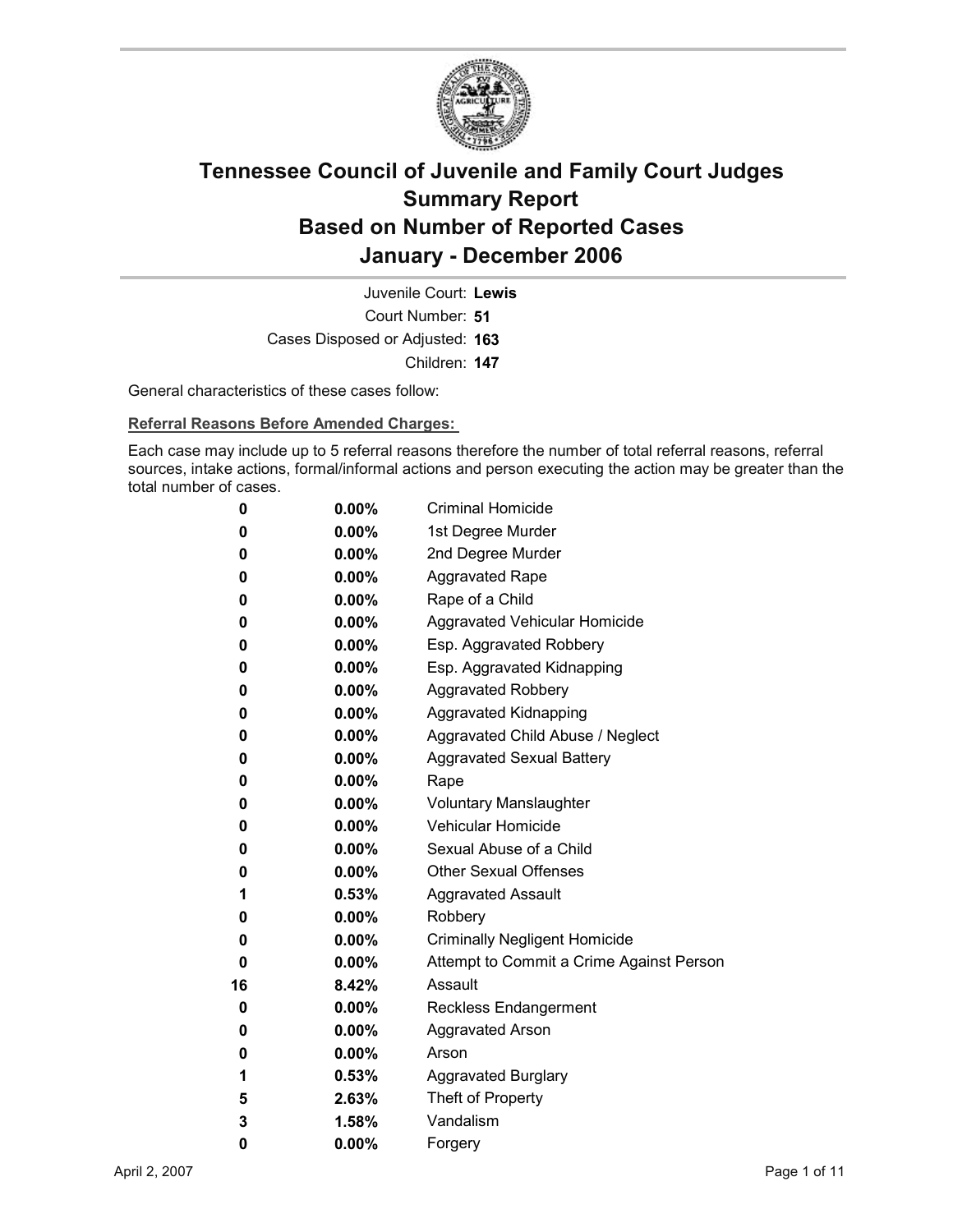

Court Number: **51** Juvenile Court: **Lewis** Cases Disposed or Adjusted: **163**

Children: **147**

### **Referral Reasons Before Amended Charges:**

Each case may include up to 5 referral reasons therefore the number of total referral reasons, referral sources, intake actions, formal/informal actions and person executing the action may be greater than the total number of cases.

| 0  | 0.00%    | <b>Worthless Checks</b>                                     |
|----|----------|-------------------------------------------------------------|
| 0  | $0.00\%$ | Illegal Possession / Fraudulent Use of Credit / Debit Cards |
| 1  | 0.53%    | <b>Burglary</b>                                             |
| 1  | 0.53%    | Unauthorized Use of a Vehicle                               |
| 0  | $0.00\%$ | <b>Cruelty to Animals</b>                                   |
| 0  | $0.00\%$ | Sale of Controlled Substances                               |
| 0  | $0.00\%$ | <b>Other Drug Offenses</b>                                  |
| 2  | 1.05%    | Possession of Controlled Substances                         |
| 0  | $0.00\%$ | <b>Criminal Attempt</b>                                     |
| 0  | $0.00\%$ | Carrying Weapons on School Property                         |
| 0  | $0.00\%$ | Unlawful Carrying / Possession of a Weapon                  |
| 0  | 0.00%    | <b>Evading Arrest</b>                                       |
| 9  | 4.74%    | Escape                                                      |
| 0  | $0.00\%$ | Driving Under Influence (DUI)                               |
| 10 | 5.26%    | Possession / Consumption of Alcohol                         |
| 0  | $0.00\%$ | Resisting Stop, Frisk, Halt, Arrest or Search               |
| 0  | 0.00%    | <b>Aggravated Criminal Trespass</b>                         |
| 0  | $0.00\%$ | Harassment                                                  |
| 0  | $0.00\%$ | Failure to Appear                                           |
| 0  | $0.00\%$ | Filing a False Police Report                                |
| 0  | $0.00\%$ | Criminal Impersonation                                      |
| 0  | $0.00\%$ | <b>Disorderly Conduct</b>                                   |
| 2  | 1.05%    | <b>Criminal Trespass</b>                                    |
| 0  | $0.00\%$ | <b>Public Intoxication</b>                                  |
| 0  | $0.00\%$ | Gambling                                                    |
| 47 | 24.74%   | Traffic                                                     |
| 0  | $0.00\%$ | <b>Local Ordinances</b>                                     |
| 3  | 1.58%    | Violation of Wildlife Regulations                           |
| 0  | 0.00%    | Contempt of Court                                           |
| 0  | $0.00\%$ | <b>Violation of Probation</b>                               |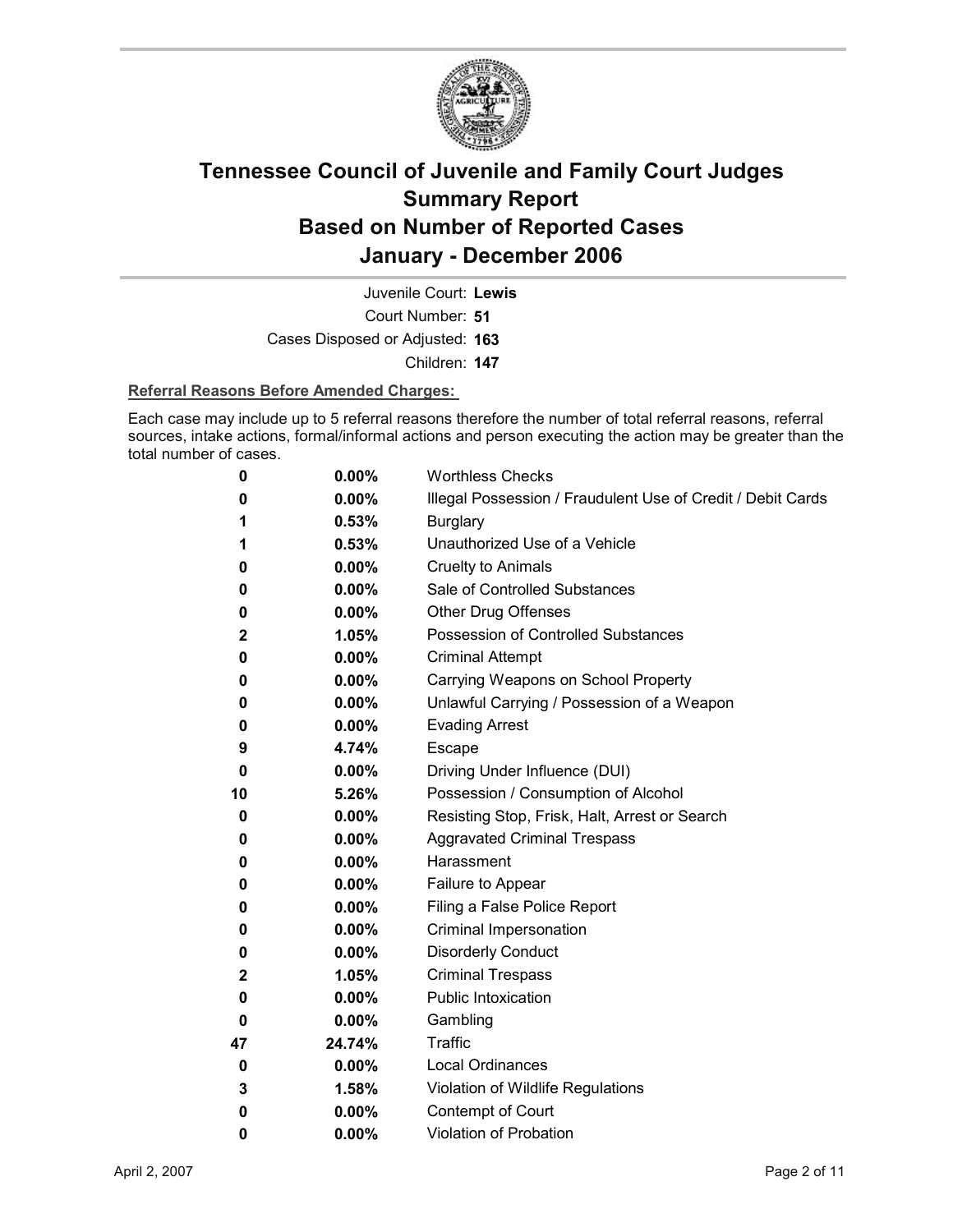

Court Number: **51** Juvenile Court: **Lewis** Cases Disposed or Adjusted: **163** Children: **147**

### **Referral Reasons Before Amended Charges:**

Each case may include up to 5 referral reasons therefore the number of total referral reasons, referral sources, intake actions, formal/informal actions and person executing the action may be greater than the total number of cases.

| 1  | 0.53%                                            | Other                                                                                                              |
|----|--------------------------------------------------|--------------------------------------------------------------------------------------------------------------------|
| 0  | 0.00%                                            | Consent to Marry                                                                                                   |
| 0  | $0.00\%$                                         | <b>Request for Medical Treatment</b>                                                                               |
| 18 | 9.47%                                            | Child Support                                                                                                      |
| 0  | 0.00%                                            | Paternity / Legitimation                                                                                           |
| 0  | 0.00%                                            | Visitation                                                                                                         |
| 0  | 0.00%                                            | Custody                                                                                                            |
| 0  | $0.00\%$                                         | <b>Foster Care Review</b>                                                                                          |
| 0  | 0.00%                                            | <b>Administrative Review</b>                                                                                       |
| 3  | 1.58%                                            | <b>Judicial Review</b>                                                                                             |
| 0  | 0.00%                                            | Violation of Informal Adjustment                                                                                   |
| 0  | 0.00%                                            | Violation of Pretrial Diversion                                                                                    |
|    |                                                  | <b>Termination of Parental Rights</b>                                                                              |
|    |                                                  | Dependency / Neglect                                                                                               |
|    |                                                  | <b>Physically Abused Child</b>                                                                                     |
|    |                                                  | Sexually Abused Child                                                                                              |
|    |                                                  | Violation of Curfew                                                                                                |
|    |                                                  | Violation of a Valid Court Order                                                                                   |
|    |                                                  | Out-of-State Runaway<br>Possession of Tobacco Products                                                             |
|    |                                                  | In-State Runaway                                                                                                   |
|    |                                                  | Truancy                                                                                                            |
|    |                                                  | Unruly Behavior                                                                                                    |
|    |                                                  | Violation of Aftercare                                                                                             |
|    | 0<br>3<br>18<br>0<br>0<br>4<br>0<br>0<br>40<br>0 | 0.00%<br>1.58%<br>9.47%<br>$0.00\%$<br>$0.00\%$<br>2.11%<br>0.53%<br>0.53%<br>0.00%<br>$0.00\%$<br>21.05%<br>0.00% |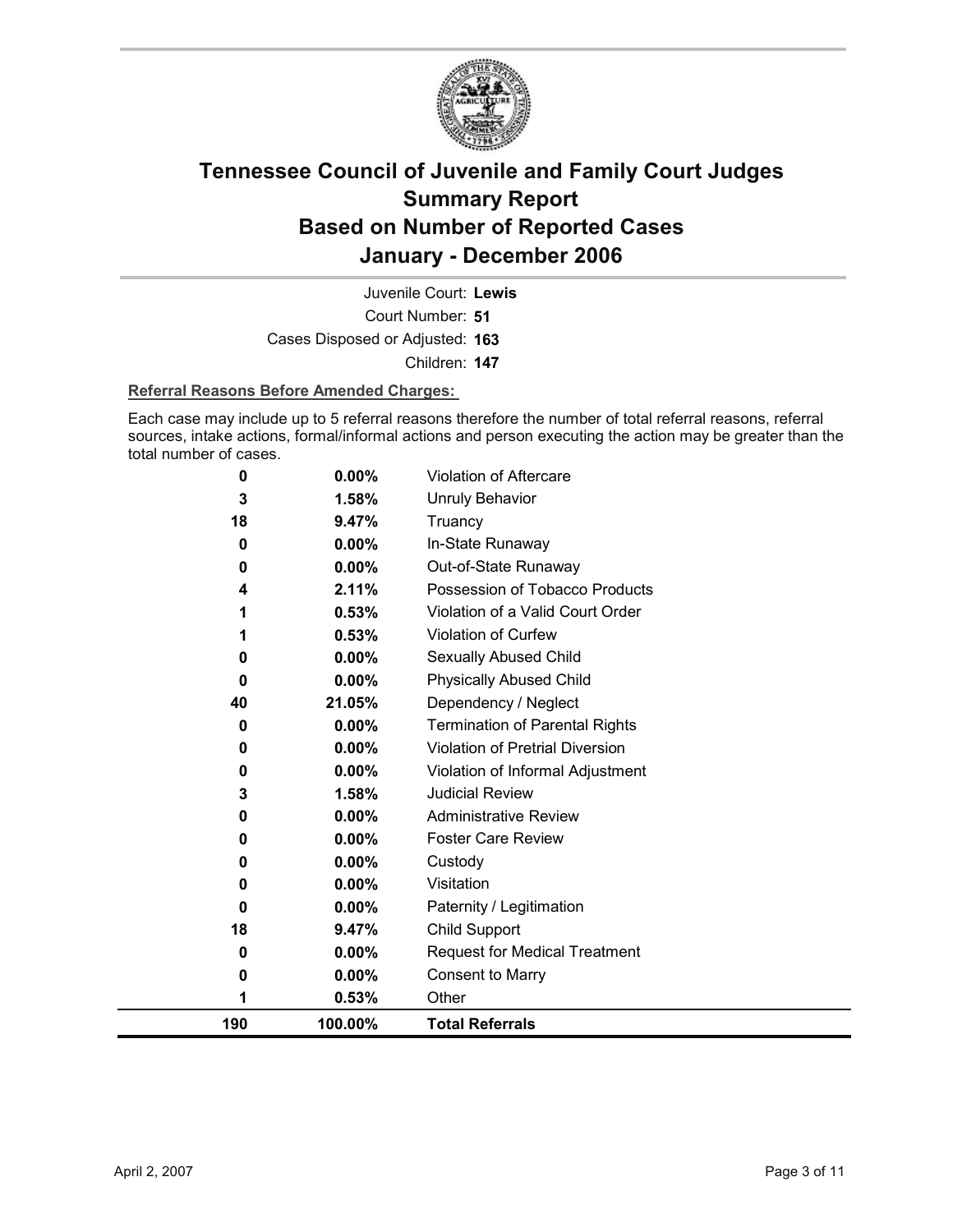

|                            | Juvenile Court: Lewis           |                                   |  |  |
|----------------------------|---------------------------------|-----------------------------------|--|--|
|                            | Court Number: 51                |                                   |  |  |
|                            | Cases Disposed or Adjusted: 163 |                                   |  |  |
|                            |                                 | Children: 147                     |  |  |
| <b>Referral Sources: 1</b> |                                 |                                   |  |  |
| 81                         | 42.63%                          | Law Enforcement                   |  |  |
| 7                          | 3.68%                           | Parents                           |  |  |
| 22                         | 11.58%                          | <b>Relatives</b>                  |  |  |
| 0                          | 0.00%                           | Self                              |  |  |
| 17                         | 8.95%                           | School                            |  |  |
| 9                          | 4.74%                           | <b>CSA</b>                        |  |  |
| 17                         | 8.95%                           | <b>DCS</b>                        |  |  |
| 6                          | 3.16%                           | <b>Other State Department</b>     |  |  |
| 0                          | 0.00%                           | <b>District Attorney's Office</b> |  |  |
| $\mathbf 2$                | 1.05%                           | <b>Court Staff</b>                |  |  |
| 0                          | $0.00\%$                        | Social Agency                     |  |  |
| $\mathbf{2}$               | 1.05%                           | <b>Other Court</b>                |  |  |
| 14                         | 7.37%                           | Victim                            |  |  |
| 0                          | 0.00%                           | Child & Parent                    |  |  |
| 0                          | 0.00%                           | Hospital                          |  |  |
| 0                          | 0.00%                           | Unknown                           |  |  |
| 13                         | 6.84%                           | Other                             |  |  |
| 190                        | 100.00%                         | <b>Total Referral Sources</b>     |  |  |

### **Age of Child at Referral: 2**

| 147 | 100.00%  | <b>Total Child Count</b> |
|-----|----------|--------------------------|
| 0   | $0.00\%$ | Unknown / Not Reported   |
| 0   | $0.00\%$ | Ages 19 and Over         |
| 28  | 19.05%   | Ages 17 through 18       |
| 41  | 27.89%   | Ages 15 through 16       |
| 20  | 13.61%   | Ages 13 through 14       |
| 7   | 4.76%    | Ages 11 through 12       |
| 51  | 34.69%   | Ages 10 and Under        |
|     |          |                          |

<sup>1</sup> If different than number of Referral Reasons (190), verify accuracy of your court's data.

<sup>2</sup> One child could be counted in multiple categories, verify accuracy of your court's data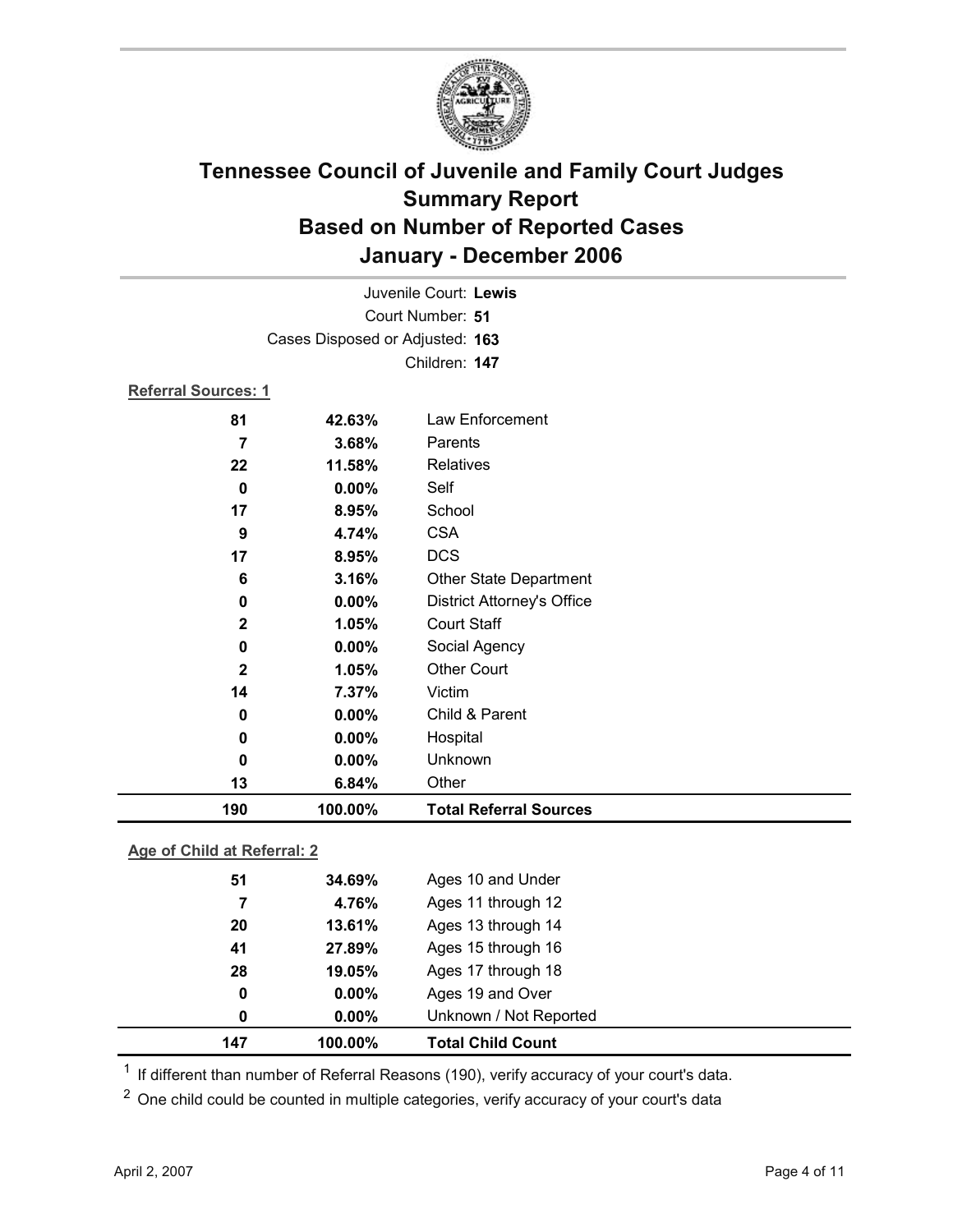

| Juvenile Court: Lewis                   |                                 |                          |  |  |
|-----------------------------------------|---------------------------------|--------------------------|--|--|
| Court Number: 51                        |                                 |                          |  |  |
|                                         | Cases Disposed or Adjusted: 163 |                          |  |  |
|                                         |                                 | Children: 147            |  |  |
| Sex of Child: 1                         |                                 |                          |  |  |
| 99                                      | 67.35%                          | Male                     |  |  |
| 48                                      | 32.65%                          | Female                   |  |  |
| $\mathbf 0$                             | 0.00%                           | Unknown                  |  |  |
| 147                                     | 100.00%                         | <b>Total Child Count</b> |  |  |
| Race of Child: 1                        |                                 |                          |  |  |
| 132                                     | 89.80%                          | White                    |  |  |
| 11                                      | 7.48%                           | African American         |  |  |
| $\mathbf 0$                             | 0.00%                           | <b>Native American</b>   |  |  |
| 0                                       | 0.00%                           | Asian                    |  |  |
| 4                                       | 2.72%                           | Mixed                    |  |  |
| $\mathbf 0$                             | 0.00%                           | Unknown                  |  |  |
| 147                                     | 100.00%                         | <b>Total Child Count</b> |  |  |
| <b>Hispanic Origin: 1</b>               |                                 |                          |  |  |
| $\overline{2}$                          | 1.36%                           | Yes                      |  |  |
| 145                                     | 98.64%                          | No                       |  |  |
| $\mathbf 0$                             | 0.00%                           | Unknown                  |  |  |
| 147                                     | 100.00%                         | <b>Total Child Count</b> |  |  |
| <b>School Enrollment of Children: 1</b> |                                 |                          |  |  |
| 125                                     | 85.03%                          | Yes                      |  |  |
| 22                                      | 14.97%                          | No                       |  |  |
| $\mathbf 0$                             | 0.00%                           | Unknown                  |  |  |
| 147                                     | 100.00%                         | <b>Total Child Count</b> |  |  |

 $1$  One child could be counted in multiple categories, verify accuracy of your court's data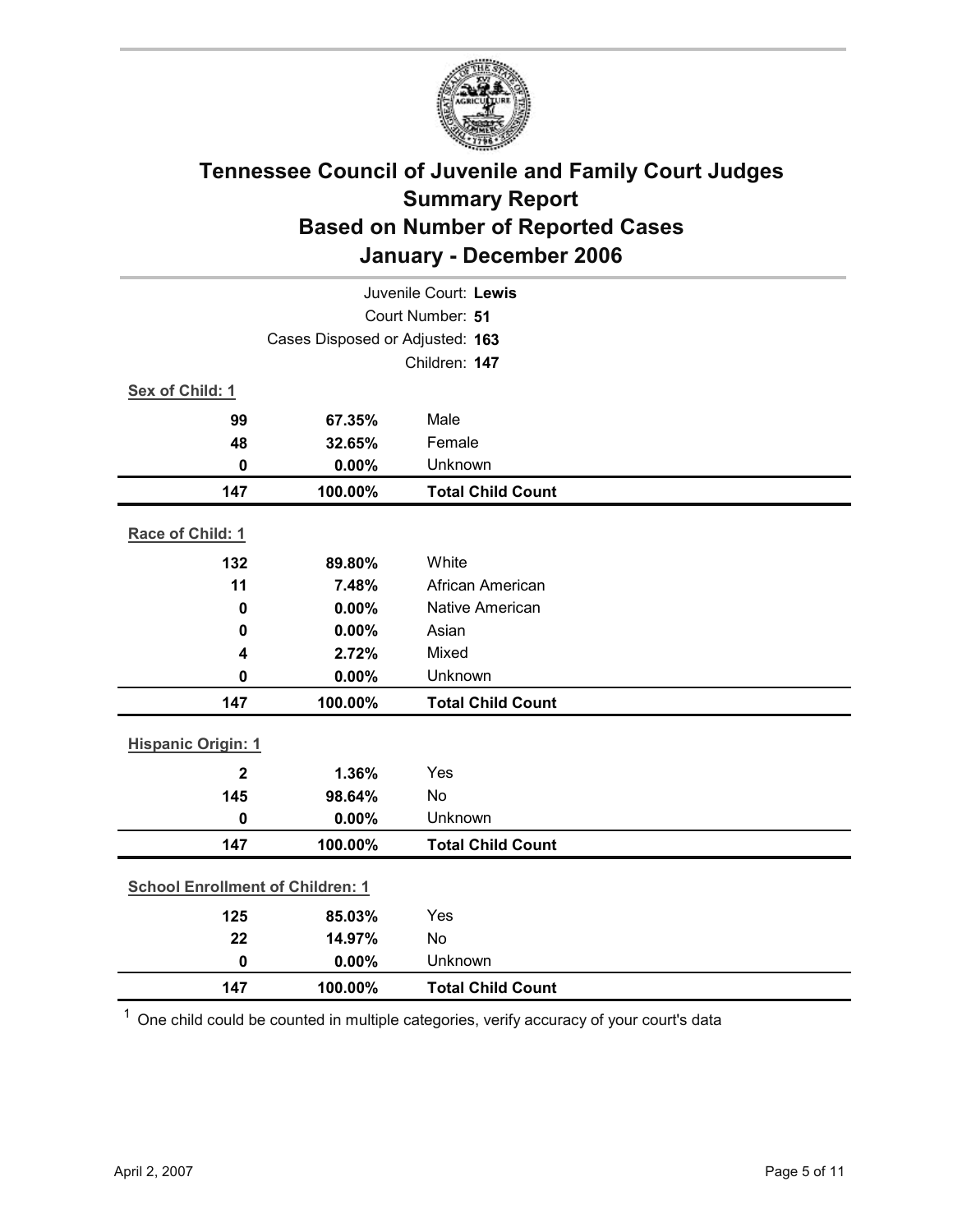

Court Number: **51** Juvenile Court: **Lewis** Cases Disposed or Adjusted: **163** Children: **147 Living Arrangement of Child at Time of Referral: 1**

| 147 | 100.00%  | <b>Total Child Count</b>     |
|-----|----------|------------------------------|
| 2   | 1.36%    | Other                        |
| 0   | $0.00\%$ | Unknown                      |
| 0   | $0.00\%$ | Independent                  |
| 0   | $0.00\%$ | In an Institution            |
| 9   | 6.12%    | In a Residential Center      |
| 11  | 7.48%    | In a Group Home              |
| 7   | 4.76%    | With Foster Family           |
| 1   | $0.68\%$ | <b>With Adoptive Parents</b> |
| 31  | 21.09%   | <b>With Relatives</b>        |
| 14  | $9.52\%$ | <b>With Father</b>           |
| 19  | 12.93%   | With Mother                  |
| 14  | 9.52%    | With Mother and Stepfather   |
| 7   | 4.76%    | With Father and Stepmother   |
| 32  | 21.77%   | With Both Biological Parents |
|     |          |                              |

### **Type of Detention: 2**

| 163 | 100.00%       |                | <b>Total Detention Count</b> |
|-----|---------------|----------------|------------------------------|
|     | $0.00\%$<br>0 | Other          |                              |
| 163 | 100.00%       |                | Does Not Apply               |
|     | 0<br>$0.00\%$ | <b>Unknown</b> |                              |
|     | $0.00\%$<br>0 |                | Psychiatric Hospital         |
|     | $0.00\%$<br>0 |                | Jail - No Separation         |
|     | $0.00\%$<br>0 |                | Jail - Partial Separation    |
|     | $0.00\%$<br>0 |                | Jail - Complete Separation   |
|     | $0.00\%$<br>0 |                | Juvenile Detention Facility  |
|     | $0.00\%$<br>0 |                | Non-Secure Placement         |
|     |               |                |                              |

 $<sup>1</sup>$  One child could be counted in multiple categories, verify accuracy of your court's data</sup>

 $2$  If different than number of Cases (163) verify accuracy of your court's data.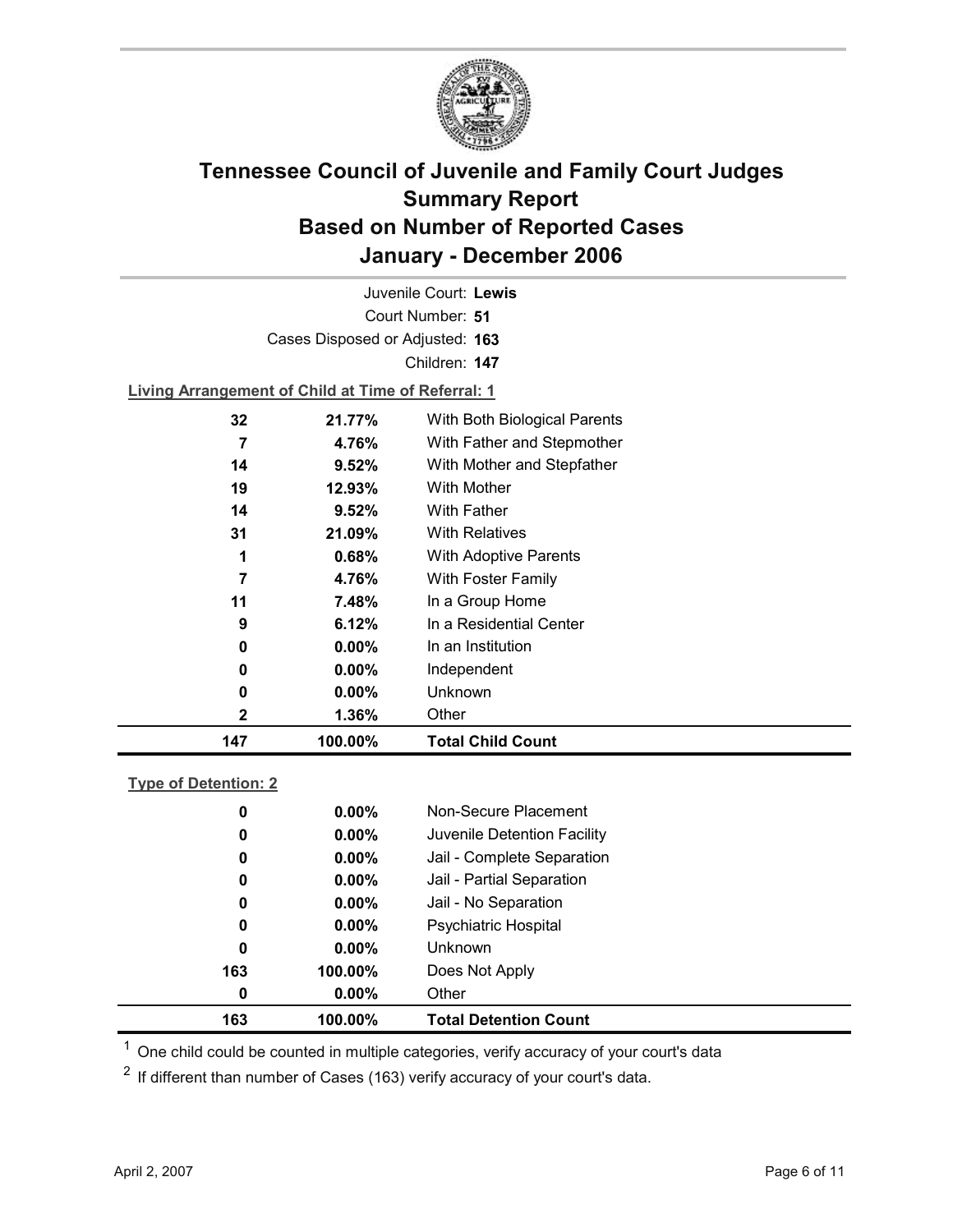

| Juvenile Court: Lewis            |                                                    |                                      |  |  |
|----------------------------------|----------------------------------------------------|--------------------------------------|--|--|
| Court Number: 51                 |                                                    |                                      |  |  |
|                                  | Cases Disposed or Adjusted: 163                    |                                      |  |  |
|                                  |                                                    | Children: 147                        |  |  |
|                                  | <b>Placement After Secure Detention Hearing: 1</b> |                                      |  |  |
| 0                                | 0.00%                                              | Returned to Prior Living Arrangement |  |  |
| 0                                | 0.00%                                              | Juvenile Detention Facility          |  |  |
| 0                                | $0.00\%$                                           | Jail                                 |  |  |
| 0                                | $0.00\%$                                           | Shelter / Group Home                 |  |  |
| 0                                | 0.00%                                              | <b>Foster Family Home</b>            |  |  |
| 0                                | $0.00\%$                                           | Psychiatric Hospital                 |  |  |
| 0                                | $0.00\%$                                           | Unknown / Not Reported               |  |  |
| Does Not Apply<br>163<br>100.00% |                                                    |                                      |  |  |
| Other<br>0<br>$0.00\%$           |                                                    |                                      |  |  |
|                                  |                                                    |                                      |  |  |
| 163                              | 100.00%                                            | <b>Total Placement Count</b>         |  |  |
|                                  |                                                    |                                      |  |  |
| <b>Intake Actions: 2</b>         |                                                    |                                      |  |  |
| 116                              | 61.05%                                             | <b>Petition Filed</b>                |  |  |
| 3                                | 1.58%                                              | <b>Motion Filed</b>                  |  |  |
| 71                               | 37.37%                                             | <b>Citation Processed</b>            |  |  |
| 0                                | $0.00\%$                                           | Notification of Paternity Processed  |  |  |
| 0                                | 0.00%                                              | Scheduling of Judicial Review        |  |  |
| 0                                | $0.00\%$                                           | Scheduling of Administrative Review  |  |  |
| 0                                | 0.00%                                              | Scheduling of Foster Care Review     |  |  |
| 0                                | 0.00%                                              | <b>Unknown</b>                       |  |  |
| 0                                | 0.00%                                              | Does Not Apply                       |  |  |
| 0<br>190                         | 0.00%<br>100.00%                                   | Other<br><b>Total Intake Count</b>   |  |  |

 $1$  If different than number of Cases (163) verify accuracy of your court's data.

 $2$  If different than number of Referral Reasons (190), verify accuracy of your court's data.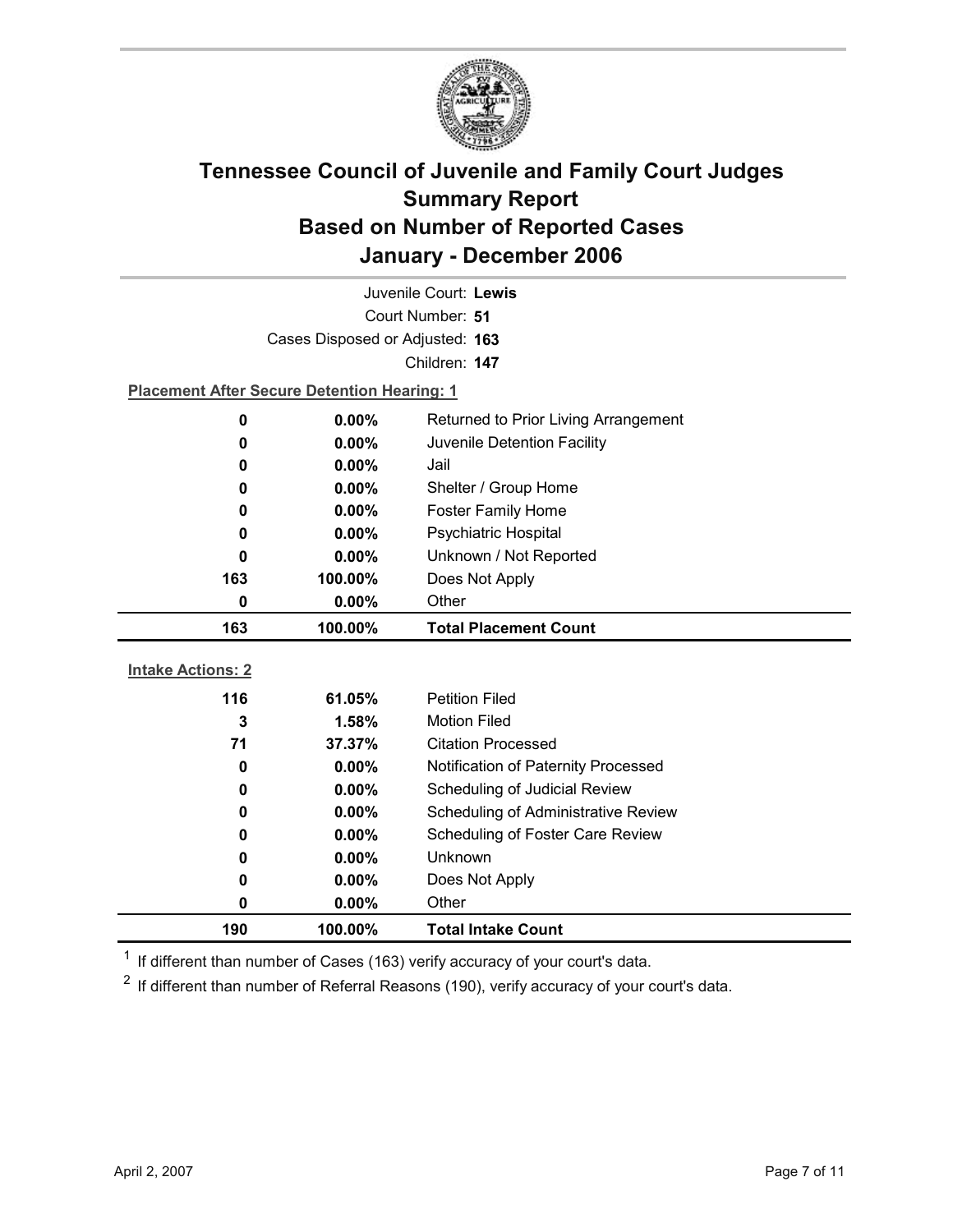

Court Number: **51** Juvenile Court: **Lewis** Cases Disposed or Adjusted: **163** Children: **147**

### **Last Grade Completed by Child: 1**

| 20                                      | 13.61%  | Too Young for School         |  |
|-----------------------------------------|---------|------------------------------|--|
| $6\phantom{1}6$                         | 4.08%   | Preschool                    |  |
| 9                                       | 6.12%   | Kindergarten                 |  |
| 4                                       | 2.72%   | 1st Grade                    |  |
| 6                                       | 4.08%   | 2nd Grade                    |  |
| 4                                       | 2.72%   | 3rd Grade                    |  |
| $\mathbf 2$                             | 1.36%   | 4th Grade                    |  |
| 3                                       | 2.04%   | 5th Grade                    |  |
| 5                                       | 3.40%   | 6th Grade                    |  |
| 8                                       | 5.44%   | 7th Grade                    |  |
| 13                                      | 8.84%   | 8th Grade                    |  |
| 11                                      | 7.48%   | 9th Grade                    |  |
| 25                                      | 17.01%  | 10th Grade                   |  |
| 11                                      | 7.48%   | 11th Grade                   |  |
| $\bf{0}$                                | 0.00%   | 12th Grade                   |  |
| $\bf{0}$                                | 0.00%   | Non-Graded Special Ed        |  |
| 0                                       | 0.00%   | <b>GED</b>                   |  |
| 0                                       | 0.00%   | Graduated                    |  |
| 0                                       | 0.00%   | <b>Never Attended School</b> |  |
| 20                                      | 13.61%  | Unknown                      |  |
| $\bf{0}$                                | 0.00%   | Other                        |  |
| 147                                     | 100.00% | <b>Total Child Count</b>     |  |
| <b>Enrolled in Special Education: 1</b> |         |                              |  |
| 21                                      | 14.29%  | Yes                          |  |
| 108                                     | 73.47%  | No                           |  |
|                                         |         |                              |  |

 $1$  One child could be counted in multiple categories, verify accuracy of your court's data

**18 12.24%** Unknown

**147 100.00% Total Child Count**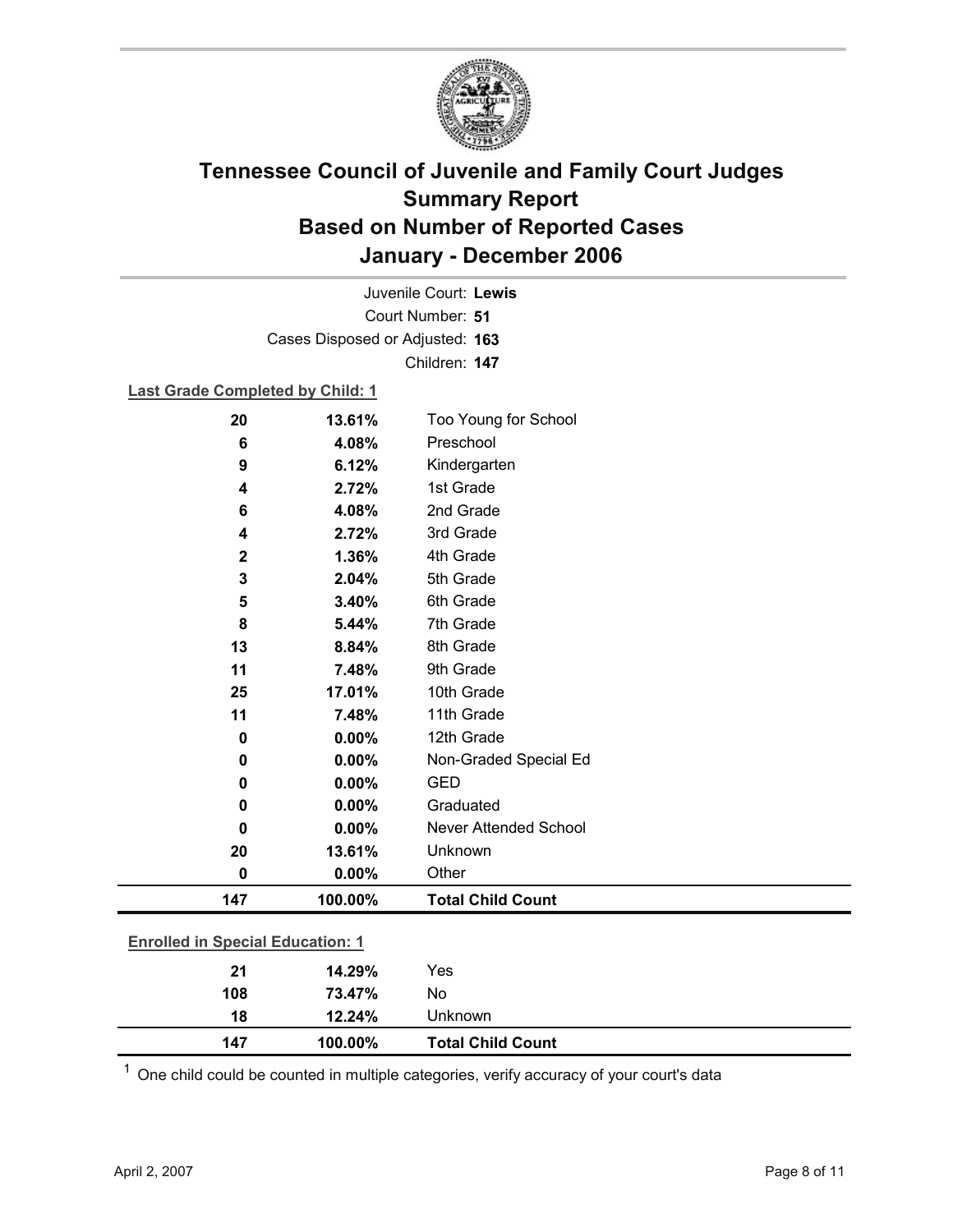

|     | Juvenile Court: Lewis<br>Court Number: 51 |                           |  |  |
|-----|-------------------------------------------|---------------------------|--|--|
|     |                                           |                           |  |  |
|     | Cases Disposed or Adjusted: 163           |                           |  |  |
|     | Children: 147                             |                           |  |  |
|     | <b>Action Executed By: 1</b>              |                           |  |  |
| 190 | 100.00%                                   | Judge                     |  |  |
| 0   | $0.00\%$                                  | Referee                   |  |  |
| 0   | $0.00\%$                                  | <b>YSO</b>                |  |  |
| 0   | $0.00\%$                                  | Other                     |  |  |
| 0   | $0.00\%$                                  | Unknown / Not Reported    |  |  |
| 190 | 100.00%                                   | <b>Total Action Count</b> |  |  |
|     |                                           |                           |  |  |

### **Formal / Informal Actions: 1**

| 18  | 9.47%    | Dismissed                                      |
|-----|----------|------------------------------------------------|
| 52  | 27.37%   | Retired / Nolle Prosequi                       |
| 37  | 19.47%   | <b>Complaint Substantiated Delinquent</b>      |
| 18  | 9.47%    | <b>Complaint Substantiated Status Offender</b> |
| 25  | 13.16%   | Complaint Substantiated Dependent / Neglected  |
| 0   | $0.00\%$ | <b>Complaint Substantiated Abused</b>          |
| 0   | $0.00\%$ | <b>Complaint Substantiated Mentally III</b>    |
| 1   | 0.53%    | Informal Adjustment                            |
| 0   | $0.00\%$ | <b>Pretrial Diversion</b>                      |
| 0   | $0.00\%$ | Transfer to Adult Court Hearing                |
| 0   | $0.00\%$ | Charges Cleared by Transfer to Adult Court     |
| 36  | 18.95%   | <b>Special Proceeding</b>                      |
| 0   | $0.00\%$ | <b>Review Concluded</b>                        |
| 3   | 1.58%    | Case Held Open                                 |
| 0   | $0.00\%$ | Other                                          |
| 0   | $0.00\%$ | Unknown / Not Reported                         |
| 190 | 100.00%  | <b>Total Action Count</b>                      |

 $1$  If different than number of Referral Reasons (190), verify accuracy of your court's data.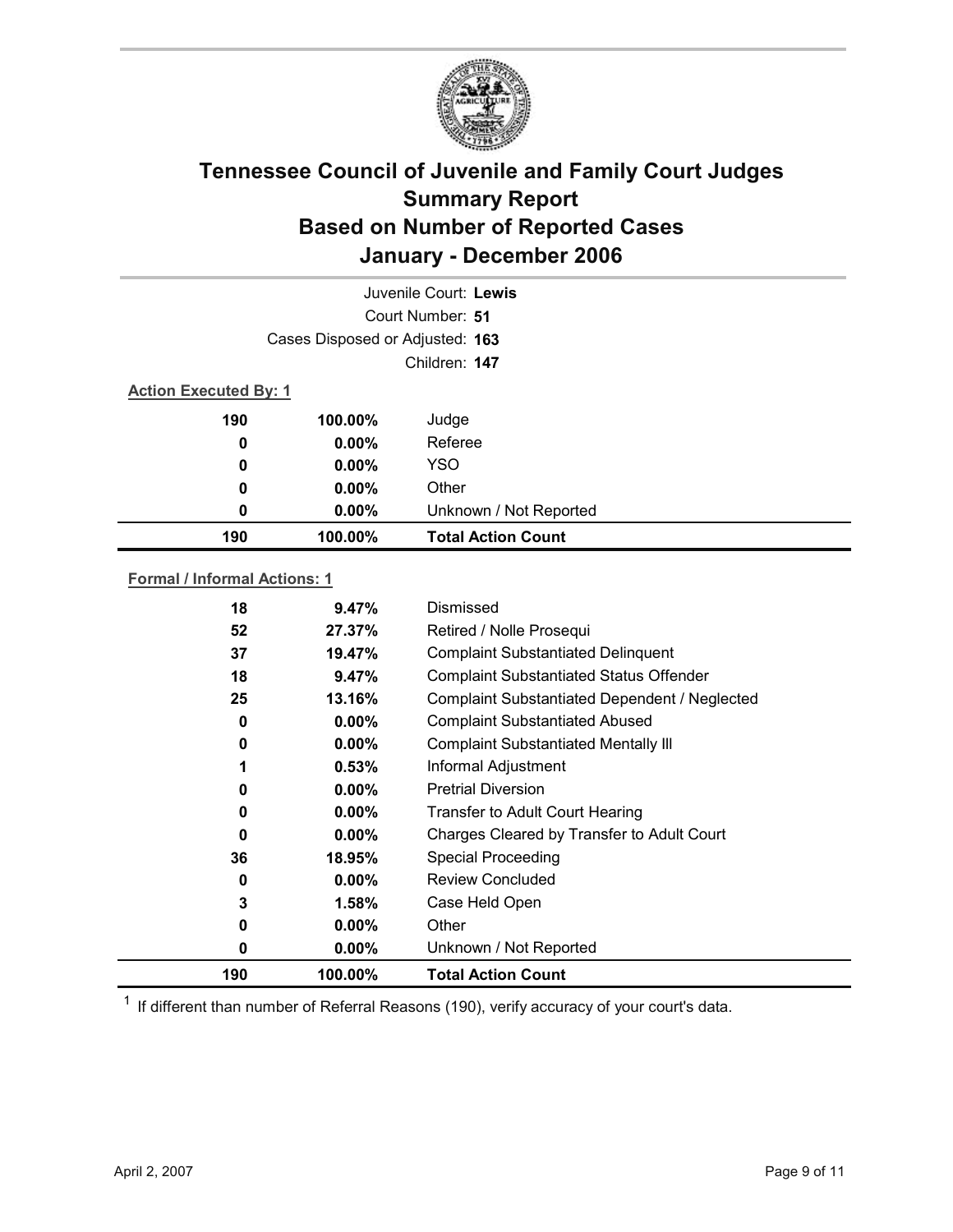

|                                 |                                                       | Juvenile Court: Lewis                                |
|---------------------------------|-------------------------------------------------------|------------------------------------------------------|
|                                 |                                                       | Court Number: 51                                     |
| Cases Disposed or Adjusted: 163 |                                                       |                                                      |
|                                 |                                                       | Children: 147                                        |
| <b>Case Outcomes:</b>           | There can be multiple outcomes for one child or case. |                                                      |
| 10                              | 3.02%                                                 | <b>Case Dismissed</b>                                |
| 37                              | 11.18%                                                | Case Retired or Nolle Prosequi                       |
| 17                              | 5.14%                                                 | Warned / Counseled                                   |
| 13                              | 3.93%                                                 | Held Open For Review                                 |
| 5                               | 1.51%                                                 | Supervision / Probation to Juvenile Court            |
| 1                               | 0.30%                                                 | <b>Probation to Parents</b>                          |
| 2                               | 0.60%                                                 | Referral to Another Entity for Supervision / Service |
| 1                               | 0.30%                                                 | Referred for Mental Health Counseling                |
| 11                              | 3.32%                                                 | Referred for Alcohol and Drug Counseling             |
| 0                               | 0.00%                                                 | Referred to Alternative School                       |
| 0                               | $0.00\%$                                              | Referred to Private Child Agency                     |
| 31                              | 9.37%                                                 | Referred to Defensive Driving School                 |
| 0                               | $0.00\%$                                              | Referred to Alcohol Safety School                    |
| 10                              | 3.02%                                                 | Referred to Juvenile Court Education-Based Program   |
| 1                               | 0.30%                                                 | Driver's License Held Informally                     |
| 0                               | $0.00\%$                                              | <b>Voluntary Placement with DMHMR</b>                |
| 0                               | 0.00%                                                 | <b>Private Mental Health Placement</b>               |
| 0                               | 0.00%                                                 | <b>Private MR Placement</b>                          |
| 0                               | $0.00\%$                                              | Placement with City/County Agency/Facility           |
| 0                               | $0.00\%$                                              | Placement with Relative / Other Individual           |
| 46                              | 13.90%                                                | Fine                                                 |
| 6                               | 1.81%                                                 | <b>Public Service</b>                                |
| 3                               | 0.91%                                                 | Restitution                                          |
| 0                               | $0.00\%$                                              | <b>Runaway Returned</b>                              |
| 0                               | 0.00%                                                 | No Contact Order                                     |
| 0                               | 0.00%                                                 | Injunction Other than No Contact Order               |
| 0                               | 0.00%                                                 | <b>House Arrest</b>                                  |
| 0                               | 0.00%                                                 | <b>Court Defined Curfew</b>                          |
| 0                               | 0.00%                                                 | Dismissed from Informal Adjustment                   |
| 0                               | $0.00\%$                                              | <b>Dismissed from Pretrial Diversion</b>             |
| 0                               | 0.00%                                                 | Released from Probation                              |
| 0                               | 0.00%                                                 | <b>Transferred to Adult Court</b>                    |
| 0                               | $0.00\%$                                              | <b>DMHMR Involuntary Commitment</b>                  |